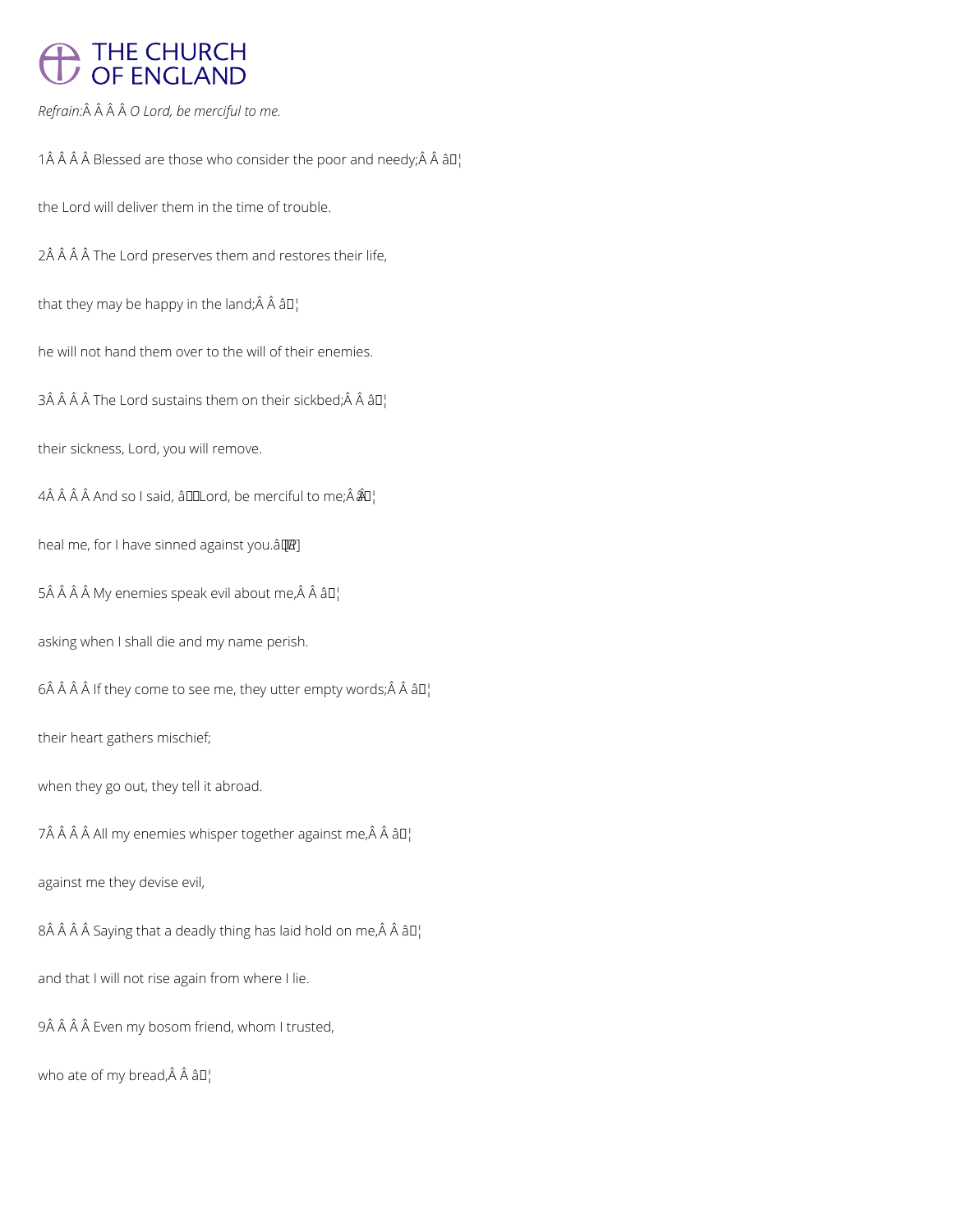has lifted up his heel  $R$ against me.

10 Å Å But you, O Lord, be mæ Mciful to me Å Å

and raise me up, that I may reward them.

 $11 \,\hat{A}$   $\hat{A}$  By this I know that yo au<sup>m</sup> flavour me,  $\hat{A}$   $\hat{A}$ 

that my enemy does not triumph over me.

12 $\hat{A}$   $\hat{A}$  Because of my integrity  $\hat{A}$   $\delta$ <sup>Mu'</sup> uphold me $\hat{A}$   $\hat{A}$ 

and will set me before your face for ever.

13 $\hat{A}$   $\hat{A}$  Blessed be the Lord  $\hat{A}$  of Israel,  $\hat{A}$   $\hat{A}$ 

Common Worship: Daily Prayer, material from which is included here, is copyrighth  $\hat{\mathbb{A}}$  @Archbishops' 2000 u5 n and publish hend roby House Publishing

from everlasting to everlasting. Amen and Amen.

Refra $\hat{A}$ in $\hat{A}$   $\hat{A}$ O  $\hat{A}$ Lord, be merciful to me.

God our deliverer,

raise up the poor and comfort the betrayed,

through the one who for our sakes became poor

and whose betrayal brought our salvation,

Jesus Christ our Lord.

#### Â

#### Copy to clipboard

Common Worship - Daily Prayer

Image not found or type unknown

### [Join us in Daily Prayer](https://www.churchofengland.org/prayer-and-worship/join-us-in-daily-prayer)

Join us in Daily Prayer